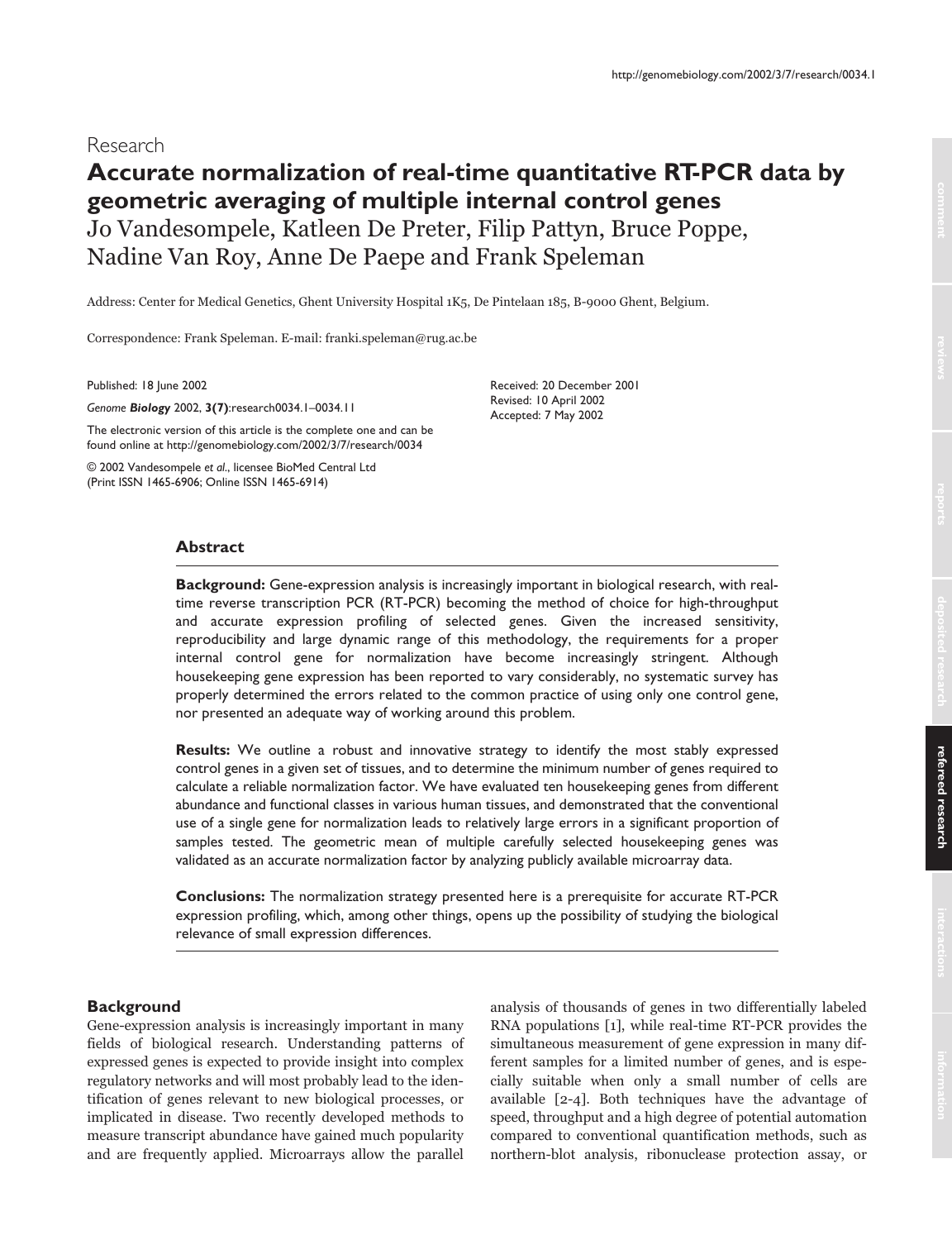competitive RT-PCR. Nevertheless, these new approaches require the same kind of normalization as the traditional methods of mRNA quantification.

Several variables need to be controlled for in gene-expression analysis, such as the amount of starting material, enzymatic efficiencies, and differences between tissues or cells in overall transcriptional activity. Various strategies have been applied to normalize these variations. Under controlled conditions of reproducible extraction of good-quality RNA, the gene transcript number is ideally standardized to the number of cells, but accurate enumeration of cells is often precluded, for example when starting with solid tissue. Another frequently applied normalization scalar is the RNA mass quantity, especially in northern blot analysis. There are several arguments against the use of mass quantity. The quality of RNA and related efficiency of the enzymatic reactions are not taken into account. Moreover, in some instances it is impossible to quantify this parameter, for example, when only minimal amounts of RNA are available from microdissected tissues. Probably the strongest argument against the use of total RNA mass for normalization is the fact that it consists predominantly of rRNA molecules, and is not always representative of the mRNA fraction. This was recently evidenced by a significant imbalance between rRNA and mRNA content in approximately 7.5% of mammary adenocarcinomas [5]. Also, it has been reported that rRNA transcription is affected by biological factors and drugs [6-8]. Further drawbacks to the use of 18S or 28S rRNA molecules as standards are their absence in purified mRNA samples, and their high abundance compared to target mRNA transcripts. The latter makes it difficult to accurately subtract the baseline value in real-time RT-PCR data analysis.

To date, internal control genes are most frequently used to normalize the mRNA fraction. This internal control - often referred to as a housekeeping gene - should not vary in the tissues or cells under investigation, or in response to experimental treatment. However, many studies make use of these constitutively expressed control genes without proper validation of their presumed stability of expression. But the literature shows that housekeeping gene expression - although occasionally constant in a given cell type or experimental condition - can vary considerably (reviewed in [9-12]). With the increased sensitivity, reproducibility and large dynamic range of real-time RT-PCR methods, the requirements for a proper internal control gene have become increasingly stringent. In this study, we carried out an extensive evaluation of 10 commonly used housekeeping genes in 13 different human tissues, and outlined a procedure for calculating a normalization factor based on multiple control genes for more accurate and reliable normalization of gene-expression data. Furthermore, this normalization factor was validated in a comparative study with frequently applied microarray scaling factors using publicly available microarray data.

## **Results**

## **Expression profiling of housekeeping genes**

Primers were designed for ten commonly used house keeping genes (ACTB, B2M, GAPD, HMBS, HPRT1, RPL13A, SDHA, TBP, UBC and YWHAZ) (see Table 1 for full gene name, accession number, function, chromosomal localization, alias, existence of processed pseudogenes, and indication that primers span an intron; see Table 2 for primer sequences). Special attention was paid to selecting genes that belong to different functional classes, which significantly reduces the chance that genes might be co-regulated. The expression level of these 10 internal control genes was determined in 34 neuroblastoma cell lines (independently prepared in different labs from different patients), 20 short-term cultured normal fibroblast samples from different individuals, 13 normal leukocyte samples, 9 normal bone-marrow samples, and 9 additional normal human tissues from pooled organs (heart, brain, fetal brain, lung, trachea, kidney, mammary gland, small intestine and uterus). The raw expression values are available as a tab-delimited file (see Additional data files).

## Single control normalization error

To determine the possible errors related to the common practice of using only one housekeeping gene for normalization, we calculated the ratio of the ratios of two control genes in two different samples (from the same tissue panel) and termed it the single control normalization error,  $E$  (see Materials and methods). For two ideal internal control genes (constant ratio between the genes in all samples),  $E$  equals 1. In practice, observed  $E$  values are larger than 1 and constitute the erroneous E-fold expression difference between two samples, depending on the particular housekeeping gene used for normalization.  $E$  values were calculated for all  $45$ two-by-two combinations of control genes and 865 two-bytwo sample combinations within the available tissue panels (neuroblastoma, fibroblast, leukocyte, bone marrow and a series of normal tissues from Clontech; that is, a total of 38,925 data points) (Figure 1). In addition, the systematic error distribution was calculated by analysis of repeated runs of the same control gene. The average 75th and 90th percentile  $E$  values are 3.0 (range 2.1-3.9), and 6.4 (range 3.0-10.9), respectively.

# Gene-stability measure and ranking of selected housekeeping genes

It is generally accepted that gene-expression levels should be normalized by a carefully selected stable internal control gene. However, to validate the presumed stable expression of a given control gene, prior knowledge of a reliable measure to normalize this gene in order to remove any nonspecific variation is required. To address this circular problem, we developed a gene-stability measure to determine the expression stability of control genes on the basis of non-normalized expression levels. This measure relies on the principle that the expression ratio of two ideal internal control genes is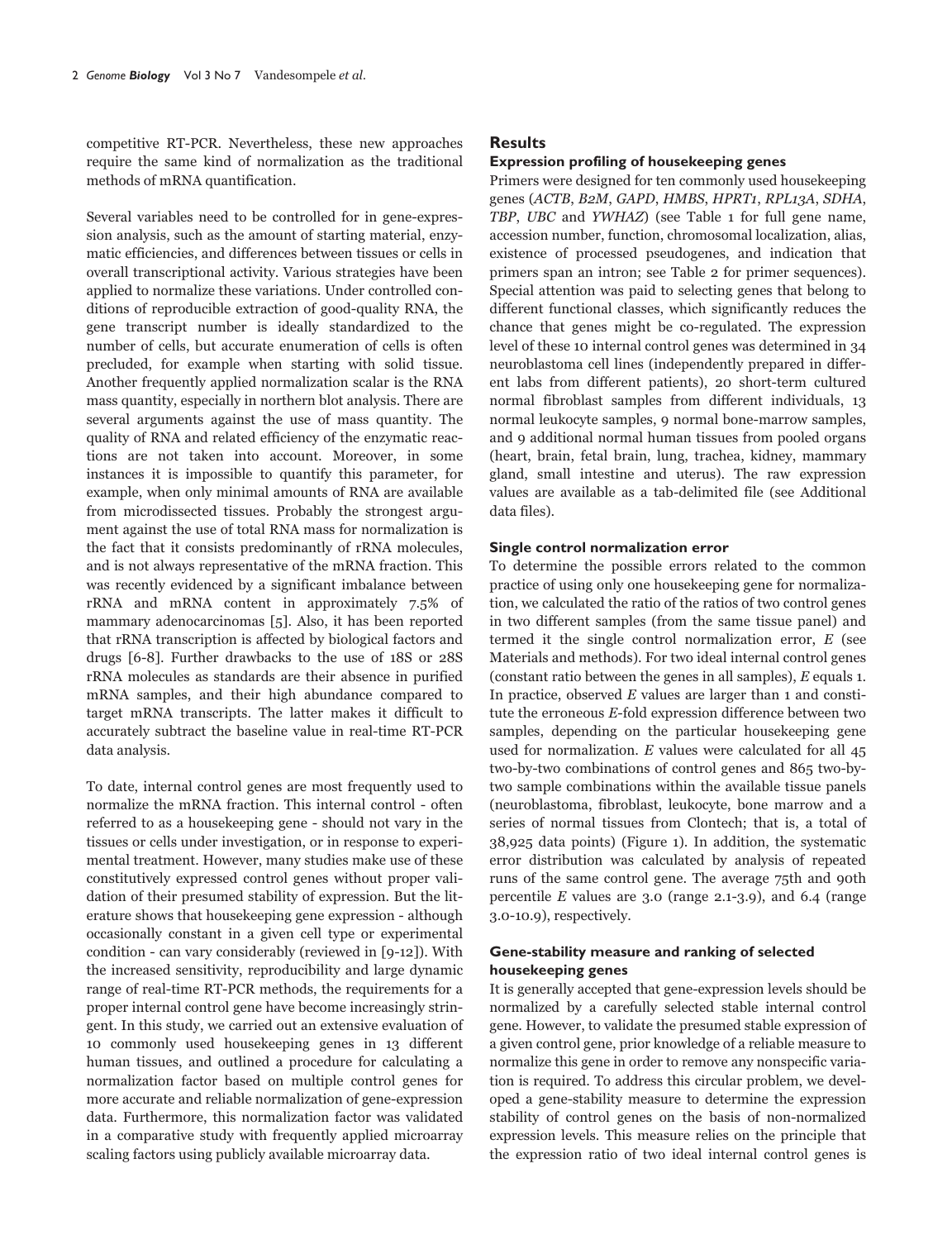# **Table 1**

## **Internal control genes evaluated in this study**

| Symbol           | Accession<br>number | Name                                                                                               | Function                                                                                                      | Localization | Pseudo-<br>$gene*$ | Primers <sup>†</sup> | Alias                               | <b>IMAGE</b> |
|------------------|---------------------|----------------------------------------------------------------------------------------------------|---------------------------------------------------------------------------------------------------------------|--------------|--------------------|----------------------|-------------------------------------|--------------|
| ACTB             | <b>NM 001101</b>    | Beta actin                                                                                         | Cytoskeletal structural<br>protein                                                                            | $7p15-p12$   | $\ddot{}$          | S                    |                                     | 510455       |
| B <sub>2</sub> M | NM 004048           | Beta-2-microglobulin                                                                               | Beta-chain of major<br>histocompatibility complex<br>class I molecules                                        | $15q21-q22$  |                    | S                    |                                     | 51940        |
| <b>GAPD</b>      | NM_002046           | Glyceraldehyde-3-<br>phosphate dehydrogenase                                                       | Oxidoreductase in glycolysis<br>and gluconeogenesis                                                           | 12p13        | $\ddot{}$          | D                    |                                     | 510510       |
| <b>HMBS</b>      | NM 000190           | Hydroxymethyl-bilane<br>synthase                                                                   | Heme synthesis, porphyrin<br>metabolism                                                                       | 11q23        |                    | D                    | Porphobilinogen 245564<br>deaminase |              |
| <b>HPRT1</b>     | NM 000194           | Hypoxanthine<br>phosphoribosyl-transferase I                                                       | Purine synthesis in salvage<br>pathway                                                                        | Xq26         | $\ddot{}$          | D                    |                                     | 345845       |
| RPL13A           | NM 012423           | Ribosomal protein L13a                                                                             | Structural component of the<br>large 60S ribosomal subunit                                                    | 19q13        | $\ddot{}$          | D                    | 23 kDa highly<br>basic protein      |              |
| <b>SDHA</b>      | NM 004168           | Succinate dehydrogenase<br>complex, subunit A                                                      | Electron transporter in the<br>TCA cycle and respiratory<br>chain                                             | 5p15         | $\ddot{}$          | D                    |                                     | 375812       |
| TBP              | NM 003194           | TATA box binding protein                                                                           | General RNA polymerase II<br>transcription factor                                                             | 6q27         |                    | D                    |                                     | 280735       |
| <b>UBC</b>       | M26880              | Ubiquitin C                                                                                        | Protein degradation                                                                                           | 12q24        |                    | D                    |                                     | 510582       |
| YWHAZ            | NM 003406           | Tyrosine 3-monooxygenase/<br>tryptophan 5-monooxygenase<br>activation protein, zeta<br>polypeptide | Signal transduction by<br>binding to phosphorylated<br>serine residues on a variety<br>of signaling molecules | 2p25         | $\ddot{}$          | SŞ                   | Phospholipase<br>A <sub>2</sub>     | 416026       |
|                  |                     |                                                                                                    |                                                                                                               |              |                    |                      |                                     |              |

\*Presence (+) or absence (-) of a retropseudogene in the genome determined by BLAST analysis of the mRNA sequence using the high-throughput genomic sequences database (htgs) or human genome as database. †Localization of forward and reverse primer in different exons (D) or the same exon (S). ‡IMAGE cDNA clone number according to [14]. §A single-exon gene.

## **Table 2**

| Primer sequences for internal control genes |                                  |  |  |  |  |  |  |
|---------------------------------------------|----------------------------------|--|--|--|--|--|--|
| Forward primer                              | Reverse primer                   |  |  |  |  |  |  |
| CTGGAACGGTGAAGGTGACA                        | AAGGGACTTCCTGTAACAATGCA          |  |  |  |  |  |  |
| <b>TGCTGTCTCCATGTTTGATGTATCT</b>            | <b>TCTCTGCTCCCCACCTCTAAGT</b>    |  |  |  |  |  |  |
| <b>TGCACCACCAACTGCTTAGC</b>                 | GGCATGGACTGTGGTCATGAG            |  |  |  |  |  |  |
| GGCAATGCGGCTGCAA                            | GGGTACCCACGCGAATCAC              |  |  |  |  |  |  |
| <b>TGACACTGGCAAAACAATGCA</b>                | GGTCCTTTTCACCAGCAAGCT            |  |  |  |  |  |  |
| CCTGGAGGAGAAGAGGAAAGAGA                     | <b>TTGAGGACCTCTGTGTATTTGTCAA</b> |  |  |  |  |  |  |
| TGGGAACAAGAGGGCATCTG                        | CCACCACTGCATCAAATTCATG           |  |  |  |  |  |  |
| ATTTGGGTCGCGGTTCTTG                         | TGCCTTGACATTCTCGATGGT            |  |  |  |  |  |  |
| ACTTTTGGTACATTGTGGCTTCAA                    | CCGCCAGGACAAACCAGTAT             |  |  |  |  |  |  |
|                                             |                                  |  |  |  |  |  |  |

\**TBP* primer sequences are described in [24]. †*HMBS* primer sequences kindly provided by E. Mensink and L. van de Locht (Nijmegen, The Netherlands).

identical in all samples, regardless of the experimental condition or cell type. In this way, variation of the expression ratios of two real-life housekeeping genes reflects the fact that one (or both) of the genes is (are) not constantly expressed, with increasing variation in ratio corresponding to decreasing expression stability. For every control gene we determined the pairwise variation with all other control genes as the standard deviation of the logarithmically transformed expression ratios, and defined the internal control gene-stability measure  $M$  as the average pairwise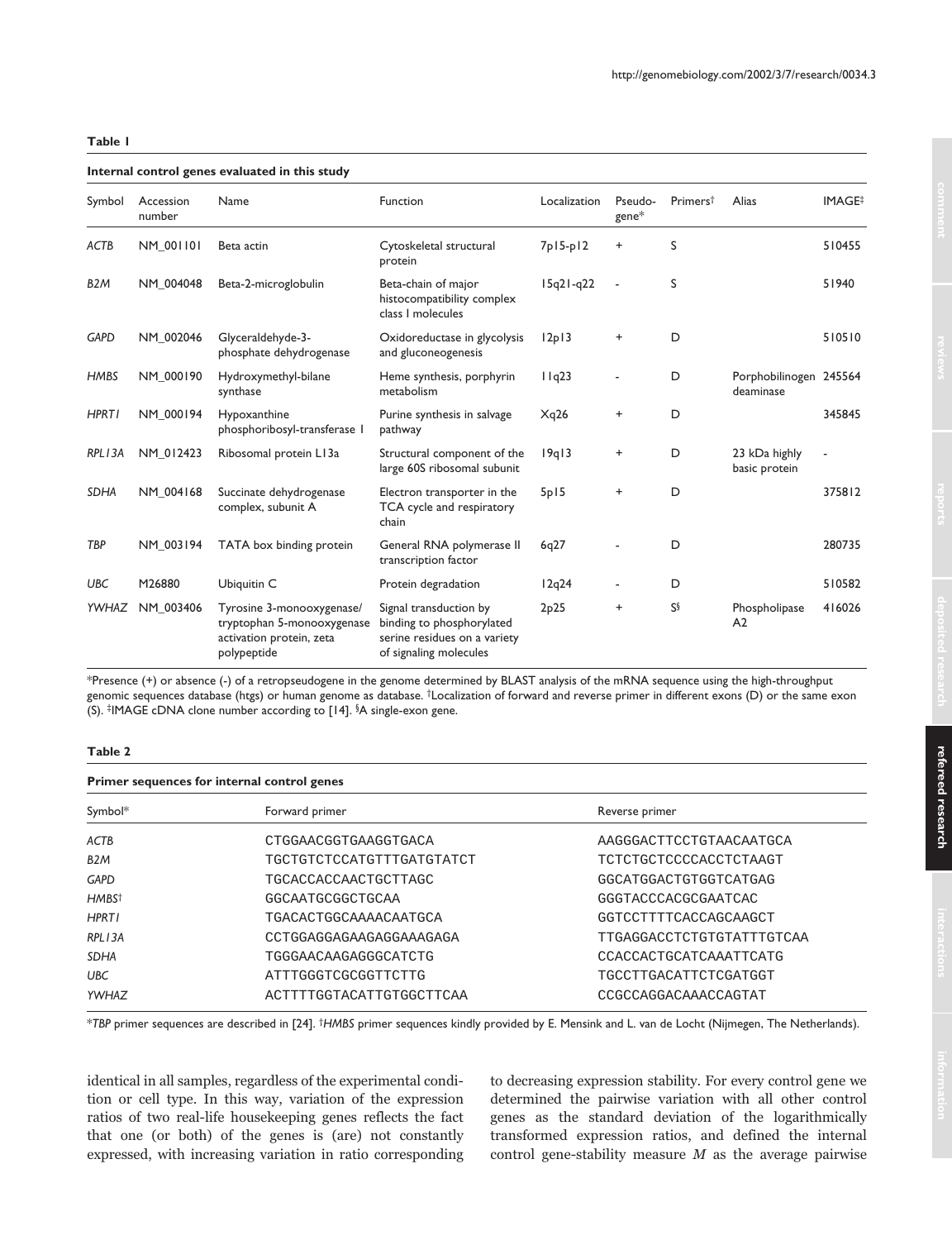

#### Figure I

Single control normalization error values (E) were calculated as the ratio of the ratio of two control genes in two different samples (see Materials and methods), and summarized here as cumulative distribution plots for the different tissue panels, pointing at considerable variation in housekeeping gene expression

variation of a particular gene with all other control genes. Genes with the lowest  $M$  values have the most stable expression. Assuming that the control genes are not co-regulated, stepwise exclusion of the gene with the highest  $M$  value results in a combination of two constitutively expressed housekeeping genes that have the most stable expression in the tested samples. To manage the large number of calculations, we have written a Visual Basic Application (VBA) for Microsoft Excel - termed geNorm - that automatically calculates the gene-stability measure  $M$  for all control genes in a given set of samples (geNorm is freely available from the authors on request). The program enables elimination of the worst-scoring housekeeping gene (that is, the one with the highest  $M$  value) and recalculation of new  $M$  values for the remaining genes. Using this VBA applet, we ranked the ten control genes in the five tissue panels tested according to their expression stability (Figure 2, Table 3). In addition, the systematic variation was calculated as the pairwise variation, V, for repeated RT-PCR experiments on the same gene, reflecting the inherent machine, enzymatic and pipet variation.

# Normalization factor calculation based on the geometric mean of multiple control genes

We concluded that in order to measure expression levels accurately, normalization by multiple housekeeping genes instead of one is required. Consequently, a normalization factor based on the expression levels of the best-performing housekeeping genes must be calculated. For accurate averaging of the control genes, we propose to use the geometric

mean instead of the arithmetic mean, as the former controls better for possible outlying values and abundance differences between the different genes. The number of genes used for geometric averaging is a trade-off between practical considerations and accuracy. It is obvious that an accurate normalization factor should not include the rather unstable genes that were observed in some tissues. On the other hand, it remains relatively impractical to quantify, for example, eight control genes when only a few target genes need to be studied, or when only minimal amounts of RNA are available. Furthermore, it is a waste of resources to quantify more genes than necessary if all genes are relatively stably expressed and if the normalization factor does not significantly change whether or not more genes are included. Taking all this into consideration, we recommend the minimal use of the three most stable internal control genes for calculation of an RT-PCR normalization factor  $(NF_n,$  $n = 3$ ), and stepwise inclusion of more control genes until the  $(n + 1)$ th gene has no significant contribution to the newly calculated normalization factor  $(NF_{n+1})$ . To determine the possible need or utility of including more than three genes for normalization, the pairwise variation  $V_{n/n+1}$  was calculated between the two sequential normalization factors (NF<sub>n</sub> and NF<sub>n+1</sub>) for all samples within the same tissue panel (with  $a_{ij}$ =NF<sub>n,i</sub> and  $a_{ik}$ =NF<sub>n+1,i</sub>, *n* the number of genes used for normalization ( $3 \le n \le 9$ ), and *i* the sample index; see Equations 2 and 3 in Materials and methods). A large variation means that the added gene has a significant effect and should preferably be included for calculation of a reliable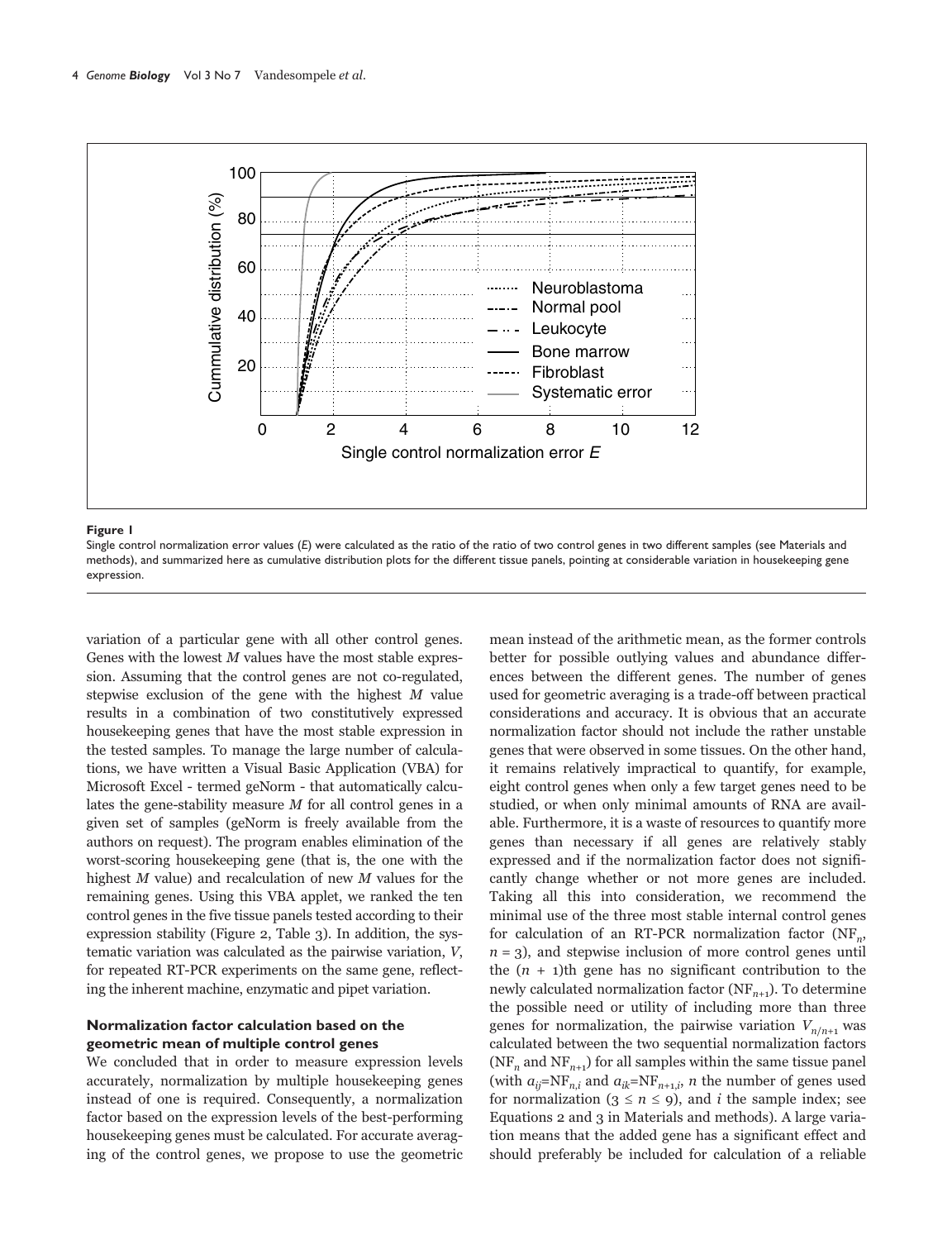

Average expression stability values (*M*) of remaining control genes during stepwise exclusion of the least stable control gene in the different tissue panels (black circle, neuroblastoma; white circle, normal pool; white square, bone marrow; black square, leukocyte; gray circle, fibroblast; gray square, systematic error). See also Table 3 for the ranking of the genes according to their expression stability.

normalization factor. For all tissue types, normalization factors were calculated for the three most stable control genes (that is, those with the lowest  $M$  value) and for seven additional factors by stepwise inclusion of the most stable remaining control gene. Pairwise variations were subsequently calculated for every series of  $NF_n$  and  $NF_{n+1}$  normalization

#### **Table 3**

| Control genes ranked in order of their expression stability* |                  |                                       |                  |                  |  |  |  |  |
|--------------------------------------------------------------|------------------|---------------------------------------|------------------|------------------|--|--|--|--|
| Neuro-<br>blastoma                                           | Fibroblast       | Leukocyte                             | Bone<br>marrow   | Normal<br>pool   |  |  |  |  |
| B <sub>2</sub> M                                             | HMBS             | ACTB                                  | ACTB             | B <sub>2</sub> M |  |  |  |  |
| RPL13A                                                       | B <sub>2</sub> M | <b>HMBS</b>                           | B <sub>2</sub> M | ACTB             |  |  |  |  |
| ACTB                                                         | RPL13A           | <b>HPRT1</b>                          | <b>HMBS</b>      | <b>YWHAZ</b>     |  |  |  |  |
| <b>TBP</b>                                                   | <b>SDHA</b>      | <b>SDHA</b>                           | <b>TBP</b>       | RPL13A           |  |  |  |  |
| YWHAZ                                                        | TBP              | TBP                                   | <b>SDHA</b>      | <b>UBC</b>       |  |  |  |  |
| <b>HMBS</b>                                                  | ACTB             | RPL13A                                | <b>GAPD</b>      | TBP              |  |  |  |  |
| <b>UBC</b>                                                   | <b>UBC</b>       | <b>GAPD</b>                           | <b>HPRT1</b>     | <b>HPRT1</b>     |  |  |  |  |
| <b>SDHA</b>                                                  | YWHAZ            | B <sub>2</sub> M                      | YWHAZ            | <b>HMBS</b>      |  |  |  |  |
| HPRTI - GAPD                                                 |                  | HPRTI - GAPD UBC - YWHAZ UBC - RPLI3A |                  | SDHA - GAPD      |  |  |  |  |

\*Increasing from top to bottom; the two most stable control genes in each cell type, for example *HPRT1* and *GAPD* in fibroblasts, cannot be ranked in order because of the required use of gene ratios for genestability measurements.

factors, reflecting the effect of adding an  $(n+1)$ th gene (Figure 3a). It is apparent that the inclusion of a fourth gene has no significant effect (that is, low  $V_{3/4}$  value) for leukocytes, fibroblasts and bone marrow. This is also illustrated by the nearly perfect correlation between  $\mathrm{NF}_3$  and  $\mathrm{NF}_4$ values, as shown for fibroblasts in Figure 3b. On the basis of these data, we decided to take 0.15 as a cut-off value, below which the inclusion of an additional control gene is not required. For neuroblastoma and the pool of normal tissues, one and two additional genes, respectively, are necessary for reliable normalization (see also Figure 3b). The high  $V_{8/\mathrm{g}}$ and  $V_{9/10}$  values for the normal pool, neuroblastoma and leukocytes corroborate very well the findings obtained by stepwise exclusion of the worst-scoring control gene (Figure 2). This analysis showed an initial steep decrease in average  $M$  value, pointing at two aberrantly expressed control genes for leukocytes and one unstable gene for neuroblastoma and the pool of normal tissues. Furthermore, the need to include additional control genes for these last two tissue panels is in keeping with the high variation in controlgene expression, as evidenced from Figure 2.

# **Validation of proposed real-time RT-PCR normalization factors**

To assess the validity of the established gene-stability measure, that is, that genes with the lowest  $M$  values have indeed the most stable expression, we determined the genespecific variation for each control gene as the variation coefficient of the expression levels after normalization. This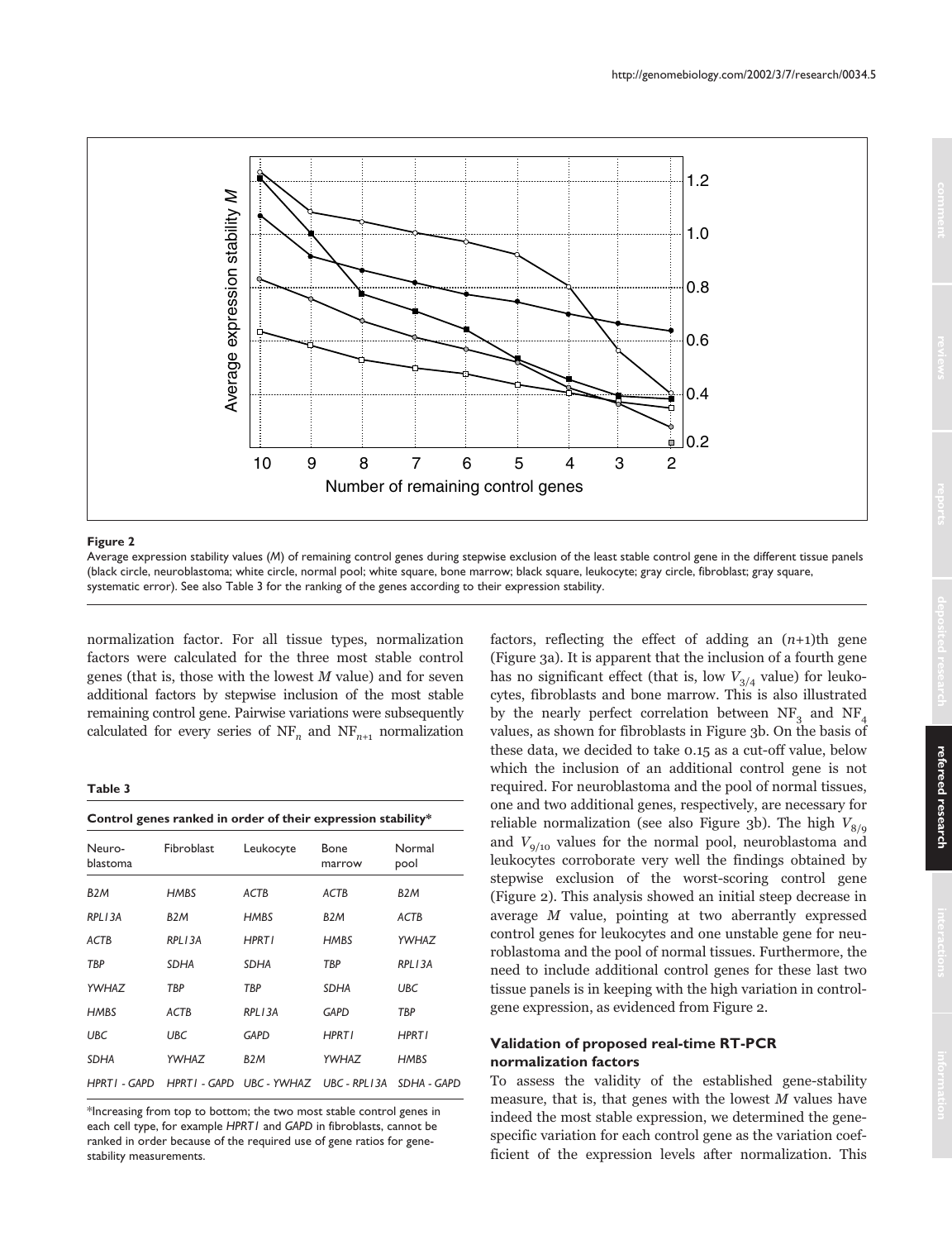

Determination of the optimal number of control genes for normalization. (a) Pairwise variation  $(V_{n/n+1})$  analysis between the normalization factors NF<sub>n</sub> and NF<sub>n+1</sub> to determine the number of control genes required for accurate normalization (arrowhead = optimal number of control genes for normalization). **(b)** Selected scatterplots of normalization factors before (*x*-axis) and after (*y*-axis) inclusion of an (*n* + 1)th control gene (*r* = Spearman rank correlation coefficient). Low variation values, V, correspond to high correlation coefficients. It is clear that there is no need to include more than three, four or five control genes for fibroblast (A), neuroblastoma (B) and the normal pooled tissues (D), respectively. In contrast, panel C demonstrates that inclusion of at least a fourth control gene is required for the normal pooled tissues.

coefficient should be minimal for proper housekeeping genes. Three different normalization factors were calculated, based on the geometric mean of three genes with, respectively, the lowest (NF $_{\rm 3(1\text{-}3)}$ ), the highest (NF $_{\rm 3(8\text{-}10)}$ ), and intermediate  $M$  values (NF $_{\rm 3(6-8)}$ ) (as determined by geNorm). We subsequently determined the average gene-specific variation of the three genes with the most stable expression (that is, the lowest variation coefficient) for each normalization factor and within each tissue panel (Figure 4a). It is clear that the gene-specific variation in all tissue panels is by far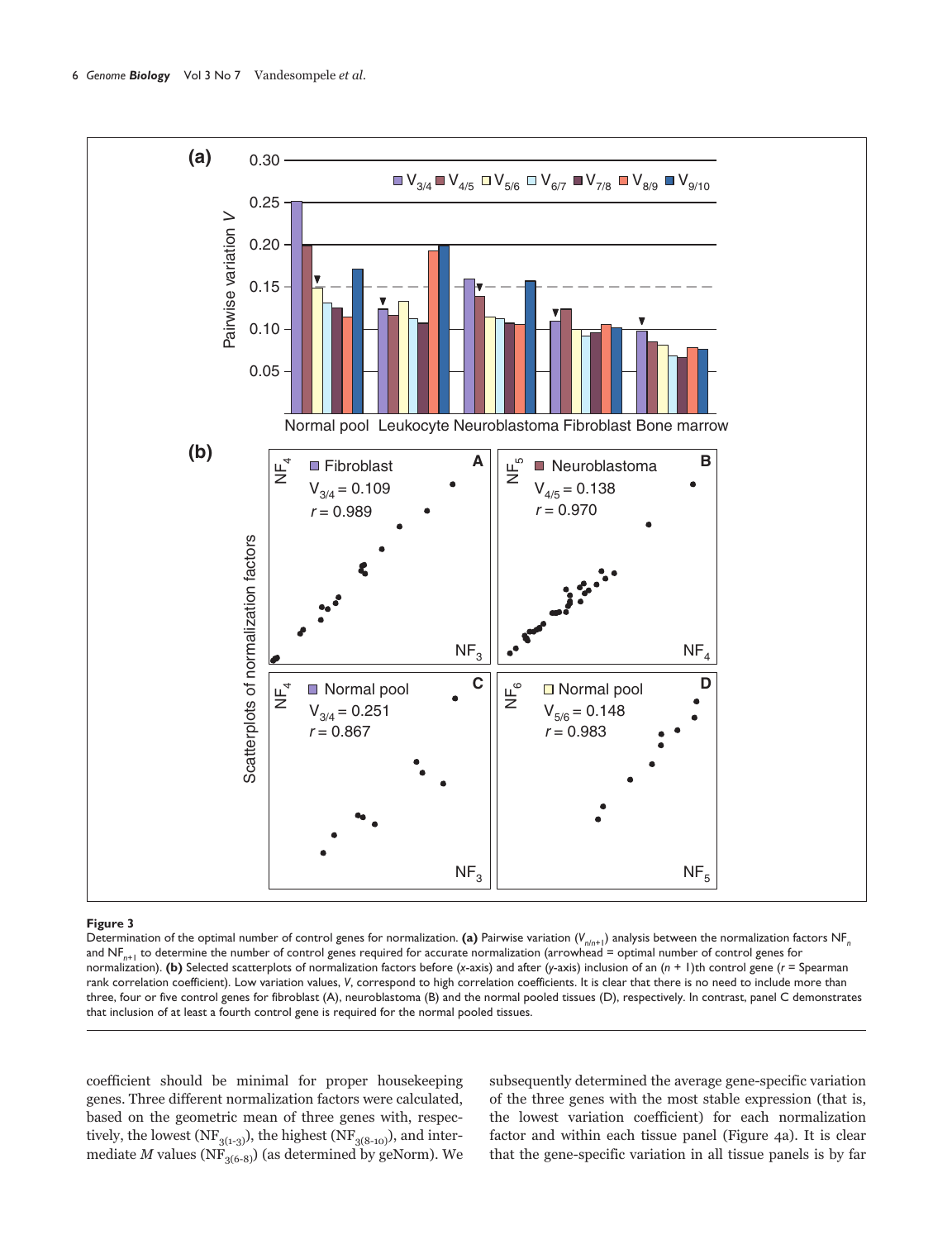

Validation of the gene-stability measure and the geometric averaging of carefully selected control genes for normalization. (a) Validation of the genestability measure. The average gene-specific variation (determined as coefficient of variation, in percent) for the three control genes with the smallest variation within each tissue panel after normalization with three different factors calculated as the geometric mean of the three control genes with the lowest (NF<sub>3(1-3)</sub>), highest (NF<sub>3(8-10)</sub>) and intermediate (NF<sub>3(6-8)</sub>) gene stability values (as determined by geNorm). NB, neuroblastoma; POOL, normal pooled tissues; LEU, leukocytes; BM, bone marrow; FIB, fibroblasts. (b) Geometric averaging. Comparison of frequently applied microarray scaling factors and the proposed RT-PCR normalization factor based on the geometric mean of selected control genes (NF<sub>5</sub>, geometric mean of the five control genes with the lowest M value; NF<sub>M<0.7</sub>, geometric mean of control genes with  $M < 0.7$ ; see Results), calculated for eight hybridizations from publicly available microarray data [14].

the smallest when the data are normalized to  $NF_{3(1-3)}$ . This demonstrates that the gene-stability measure effectively identified the control genes with the most stable expression. To verify that a high M value is characteristic of an unstable or differentially expressed gene, we analyzed the expression level of *MYCN* - a highly differentially expressed protooncogene in neuroblastoma with prognostic value [13] together with the set of ten housekeeping genes. MYCN was readily identified as the most differentially expressed gene, with an  $M$  value of 6.02 compared to 2.17 for the least stable control gene  $(B2M)$  in neuroblastoma. It was further observed that normalization with a single control gene consistently resulted in significantly higher gene-specific variations of the other control genes (data not shown), which underscores the improvement in normalization by using multiple housekeeping genes.

To show that the associations between the best control genes are independent of cell proliferation, we analyzed the expression level of the proliferation marker PCNA in the neuroblastoma cancer cell lines, and determined the Spearman rank correlation coefficient between the raw expression levels of the four best housekeepers and the marker gene PCNA. From this analysis, it was clear that the control genes were - as expected - significantly correlated ( $p < 0.001$ , correlation coefficient between 0.60 and 0.76). In contrast, no correlation was observed between PCNA and three of the four control genes, and only a weak correlation ( $p = 0.024$ , coefficient =  $0.43$ ) between *PCNA* and control gene *HPRT*<sub>1</sub>. These data firmly demonstrate that the most stable control genes (identified by the geNorm algorithm) are not per se linked to the state of cell proliferation of the samples.

To further validate the accuracy of geometric averaging of carefully selected control genes for normalization, the geometric means of housekeeping-gene expression levels obtained from publicly available microarray data were compared with commonly applied microarray normalization factors calculated for the same data. For this purpose, an 8,000-gene array data set [14] was chosen, containing nine of the ten control genes evaluated in this RT-PCR study. Two commonly applied microarray normalization factors (based on median ratio normalization, and total intensity normalization) [15-17] were determined for eight randomly selected hybridization sets. Subsequently, for each hybridization set, the background-corrected expression levels of nine housekeeping genes for the two fluorescence channels were imported into geNorm and ranked, as described for the RT-PCR data. As these microarray data originate from hybridizations of cell lines from various histological origin versus a reference pool of multiple cell lines, we have calculated the geometric mean of the five most stable control genes (NF<sub> $_{\rm g}$ </sub>) for each hybridization set, in accordance to the recommendations for reliable normalization within a heterogeneous tissue panel (see previous paragraph). Alternatively, internal control genes were excluded in a stepwise manner until the  $M$  values of the remaining genes were below 0.7 (experimental value shown to eliminate the most variable and outlying genes in this microarray dataset). Depending on the hybridization set, seven to nine genes fitted this criterion,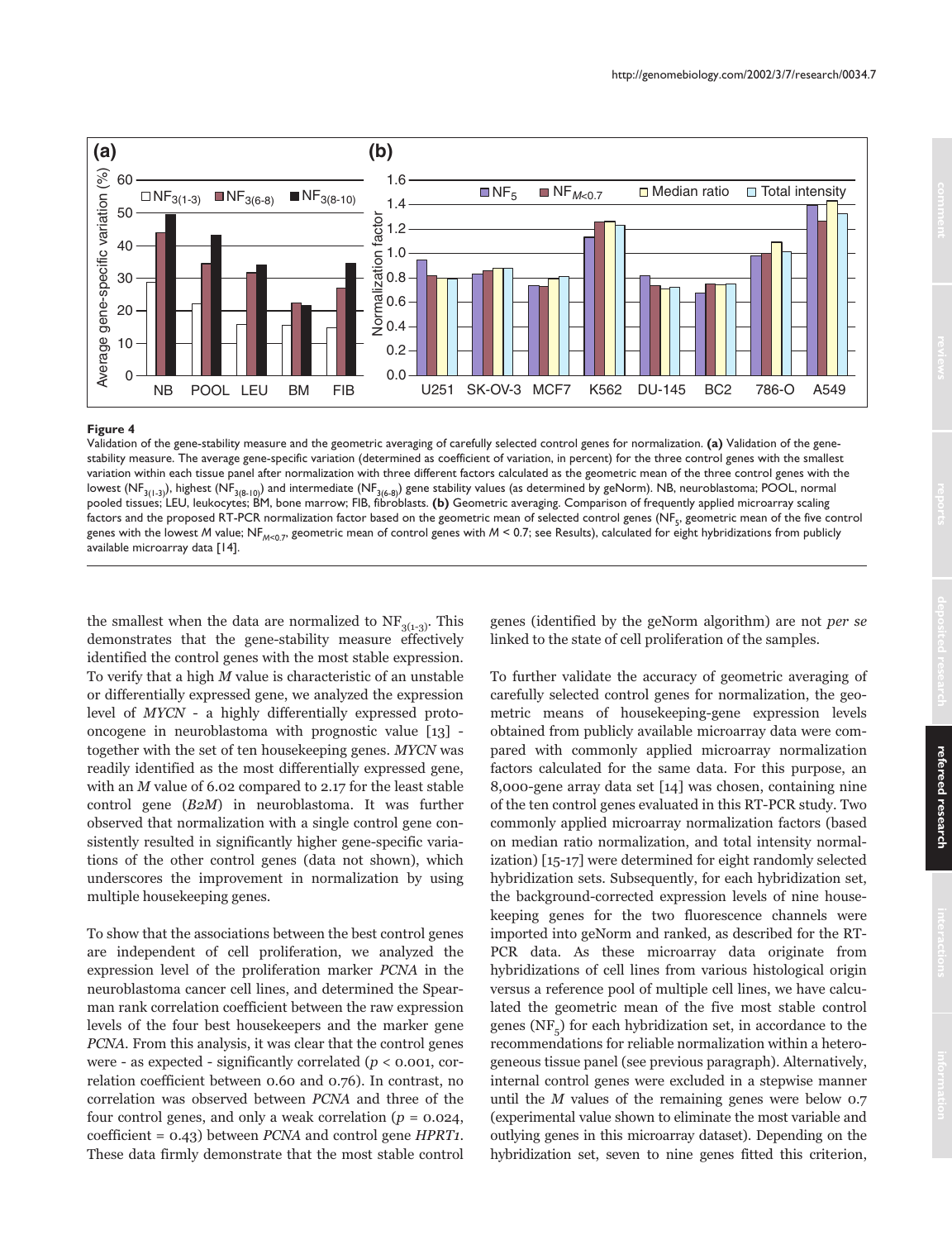

Logarithmic histogram of the expression levels of 10 internal control genes determined in 13 different human tissues, normalized to the geometric mean of 6 control genes (*GAPD*, *HPRT1*, *SDHA*, *TBP*, *UBC*, *YWHAZ*). An approximately 400-fold expression difference is apparent between the most and least abundantly expressed gene, as well as tissue-specific differences in expression levels for particular genes (for example, *B2M*).

upon which the geometric mean was calculated (NF $_{M\leq\rm{O.7}}$ ). Both normalization factors (NF<sub>5</sub> and NF<sub>M<0.7</sub>) were shown to be similar to the calculated microarray normalization factors  $(Figure 4b)$ .

## **Tissue-specific housekeeping gene expression**

To compare the control gene-expression levels within the heterogeneous group of all 13 tested tissues, the same set of control genes should be used for normalization. We therefore calculated the geometric mean of six control genes that were withheld from the set of ten genes after elimination of the two genes with the highest  $M$  value within each tissue panel (that is, *B2M*, *RPL13A, ACTB* and *HMBS*) (see Table 3). Given the large variety of tested tissues, this is the optimal strategy to eliminate most variation, and to allow direct comparison between the different samples. Under the assumption of equal PCR threshold cycle values for equal transcript numbers of different genes, an estimation of the transcript abundance of the various control genes can be made. Figure 5 shows that the ten tested genes belong to various abundance classes, with an approximately 400-fold expression difference between the most abundant (ACTB) and the rarest (*HMBS*) transcript. Although the overall abundance of a given control gene in the different tissues is relatively similar, we clearly observe tissue-specific expression differences, for example, B2M expression level is 112-fold higher in leukocytes compared to fetal brain, and ACTB shows an expression difference of 22-fold between fibroblasts and heart tissue. It is also clear that some genes have a relatively constant expression level (for example,  $\it UBC$ and *HPRT1*) compared to the differential expression pattern of others (for example,  $B2M$  and  $ACTB$ ).

# **Discussion**

Accurate normalization of gene-expression levels is an absolute prerequisite for reliable results, especially when the biological significance of subtle gene-expression differences is studied. Still, little attention has been paid to the systematic study of normalization procedures and the impact on the conclusions. For RT-PCR, there is a general consensus on using a single control gene for normalization purposes. A comprehensive literature analysis of expression studies that were published in high-impact journals during 1999 indicated that GAPD, ACTB, 18S and 28S rRNA were used as single control genes for normalization in more than 90% of cases [11]. As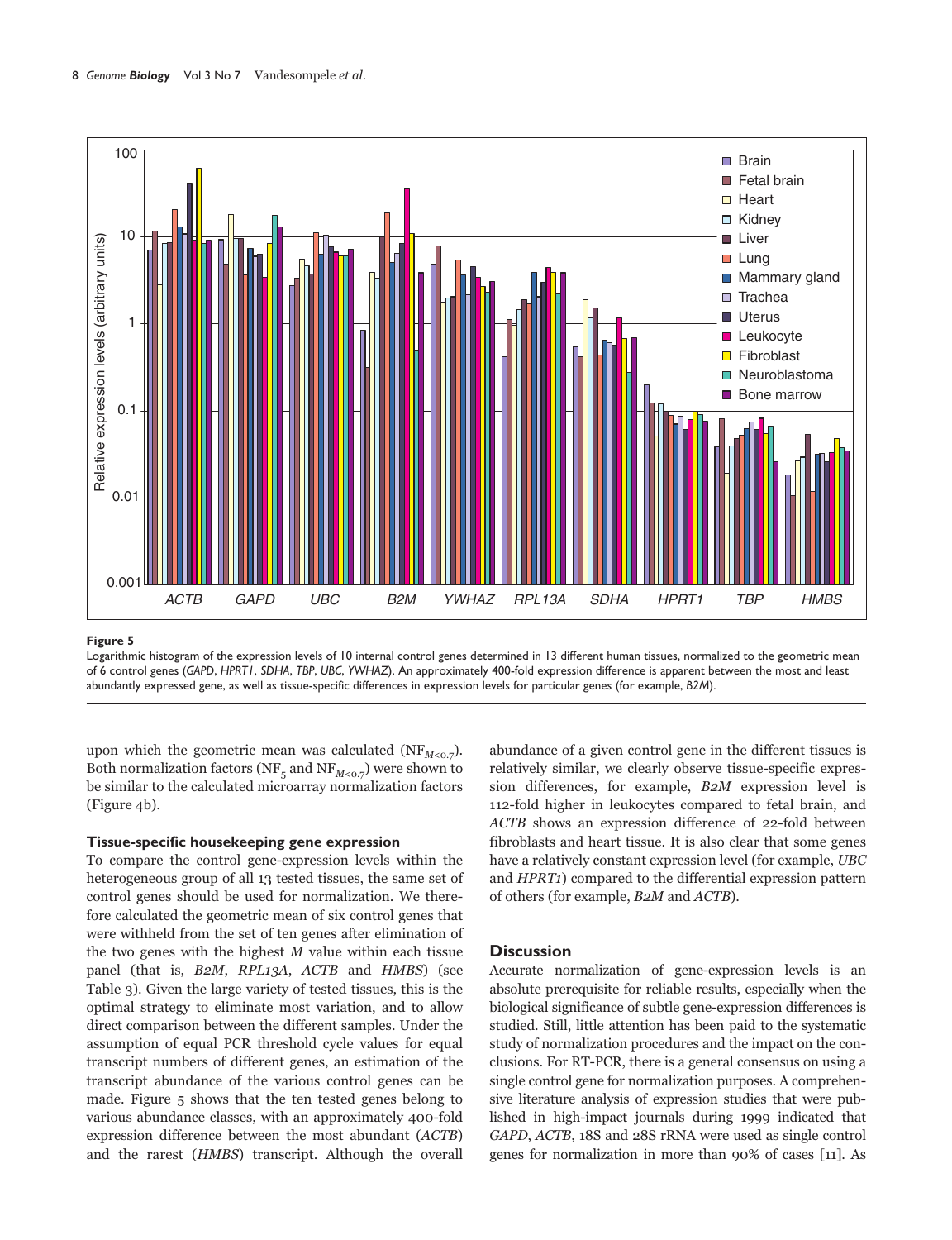numerous studies reported that house keeping gene expression can vary considerably  $[6,9-12]$ , the validity of the conclusions is highly dependent on the applied control. Some laboratories have tried to find the optimal control gene for their experimental system, and often rRNA molecules were proposed as best references. These studies should be approached with some caution, as often only the variation in expression of the tested genes with respect to the mass loading of total RNA was assessed. As rRNA molecules make up the bulk of total RNA, they should indeed correlate very well with the total RNA mass, but that does not necessarily make them good control genes. As outlined in the introduction, total RNA and rRNA levels are not proper references, because of the observed imbalance between rRNA and mRNA fractions.

In addition to searching for a stable control gene, we aimed at determining the errors related to the common practice of single control normalization. In this study, we provide evidence that a conventional normalization strategy based on a single housekeeping gene leads to erroneous normalization up to  $3.0$ - and  $6.4$ -fold in  $25\%$  and  $10\%$  of the cases, respectively, with sporadic cases showing error values above 20. This analysis showed that a few control genes were unstable and significantly differentially expressed in some tissue panels, as evidenced by the decrease from 5.9 to 4.5 for the 90th-percentile single control normalization error value for neuroblastoma when the  $B2M$  gene is omitted (data not shown). This finding agrees with the reported differential expression of B2M in neuroblastoma, corresponding to the stage of differentiation of the tumor cells [18]. The error-distribution curves not only reflect the stability of expression of the applied controls, but also the sample heterogeneity within a tissue panel, as noted from the less steep curve for the heterogeneous set of normal pooled tissues compared to the other, relatively homogeneous, tissue panels. In this regard, the issue has been raised that finding proper control genes is even more important when working with tissues of different histological origin [9].

The single control normalization error values point to inherent noisy oscillations in expression levels of the control genes, a finding which has been corroborated in other largescale studies where several thousand genes were measured in different cells or tissues by microarray analysis. No gene was found on an 8,000-feature array that did not vary by ratios of at least twofold across a panel of 60 cell lines [14], and a set of genes frequently used for normalization (including GAPD and ACTB) was found to vary in expression by 7to 23-fold [9]. Taken together, our data and these studies clearly show that ideal and universal control genes do not exist. This warrants the search for stably expressed genes in each experimental system, and for the development of an accurate normalization strategy.

To validate the expression stability of the tested control genes without any prior assumption of a metric for standardization, we had initially measured the correlation between the raw, non-normalized expression levels of any two control genes. which should be nearly perfect for proper control genes. We observed, however, that the data range between the minimum and maximum expression levels, or any outlying value, could have a profound influence on the slope of the regression line, and consequently on the value of the correlation coefficient. This made Pearson and Spearman correlation coefficients unsuitable for this kind of analysis. We have therefore developed a new stability measure, based on the principle that the expression ratio of two proper control genes should be identical in all samples, regardless of the experimental condition or cell type, with increasing ratio variation corresponding to decreasing expression stability of one (or both) of the tested genes. The proposed standard deviation of log-transformed control gene ratios is a robust measure for the variation between two control genes, as it does not impose any requirements for normality or homoscedasticity of the data points. Furthermore, this measure is independent of the abundance difference between the genes, and is equally affected by any outlying or extreme ratio (that is, outliers for a sample with low or high overall expression, or outliers caused by an upregulated or downregulated gene have an equivalent increase in pairwise variation  $V$ ). Logarithmic transformation of the ratios is required for symmetrical distribution of the data around zero, resulting in equal absolute values (but opposite signs) for a given ratio and the inverse ratio. As a result, the standard deviation of log-transformed ratios is identical to the standard deviation of log-transformed inverse ratios, which makes this measure characteristic for every combination of two genes.

Having established a robust measure to assess the variation in expression of two control genes, we subsequently defined a gene-stability measure  $M$  as the average pairwise variation between a particular gene and all other control genes. Using a VBA applet geNorm developed in-house, we ranked ten commonly used housekeeping genes belonging to different functional and abundance classes according to their expression stability in five tested tissue panels. The clear decrease of  $M$  of the remaining control genes during stepwise exclusion of the worst-scoring gene points at differences in the stability of gene-specific expression and demonstrates that the remaining genes are more stably expressed than the excluded genes. Some tissue panels show a relatively steep initial decline, which reflects the exclusion of one or more aberrantly expressed control genes (for example, *ACTB* and HMBS for leukocytes), as also noticed from the single control normalization error analyses (see above). The average gene stability values of the remaining genes during stepwise elimination of the least stable control genes also indicates tissue-specific differences, with bone marrow and the pool of normal tissues having the lowest and highest overall expression variation, respectively. The latter is no surprise, given the larger tissue heterogeneity in this panel.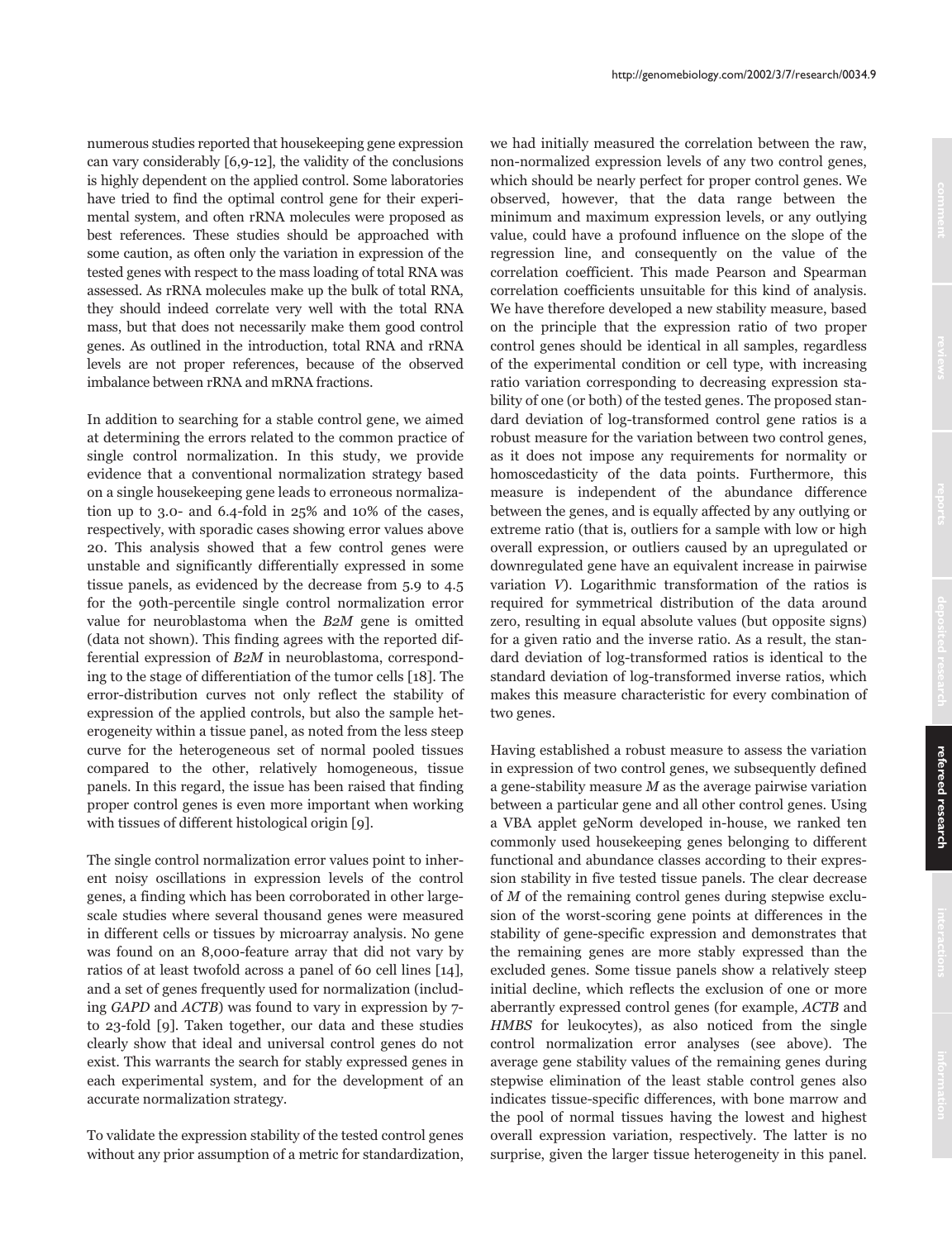The question of whether the observed high variation for neuroblastoma is a cancer-related phenomenon of deregulated expression is currently under further investigation. From these analyses, it is clear that there is no universal control gene suitable for all cell types. ACTB and B2M appear to be the worst-scoring genes, whereas UBC, GAPD and HPRT1 seem to be the best overall control genes, each belonging to the four most stable genes in four out of five tested tissues. However, these generalizations should be treated with caution. B2M appears to be one of the least stable control genes, but is nevertheless a good choice for normalization of leukocyte expression levels. This clearly demonstrates that a proper choice of housekeeping genes is highly dependent on the tissues or cells under investigation. This is even more important when considering the differences in transcript abundance of some control genes between different tissues. The large expression differences between the tissues tested for B2M and ACTB, for instance, would definitely result in large normalization errors if they were used for standardization. Interestingly, the observed tissue-specific expression of these control genes is in keeping with their known role or function: there is high B2M expression in leukocytes, where it is a major cell-surface marker, and relatively low nonmuscle cytoskeletal ACTB expression in heart tissue, which is predominantly of muscular origin.

In view of the inherent variation in expression of housekeeping genes, we recommend the use of at least three proper control genes for calculating a normalization factor, and present a procedure to determine whether or not more - and if so, how many - control genes were required for reliable normalization. This analysis clearly showed that three stable control genes sufficed for accurate normalization of samples with relatively low expression variation, whereas other tissue panels required a fourth, or even a fifth control gene to capture the observed variation.

The purpose of normalization is to remove the sampling differences (such as RNA quantity and quality) in order to identify real gene-specific variation. For proper internal control genes, this variation should be minimal or none. To validate the gene-stability measure  $M$  and the geNorm algorithm to identify the most stable control genes in a set of samples, we have calculated the gene-specific variation for each gene as the coefficient of variation of normalized expression levels. To this end, the raw expression values were standardized to different normalization factors, calculated as the geomean of the most, intermediate, or least stable control genes (as determined by geNorm). The rationale of this analysis is that a normalization factor based on proper internal control genes should remove all nonspecific variation. In contrast, unstable control genes cannot completely remove the nonspecific variation, and even add more variation, resulting in larger so-called gene-specific variations for the tested control genes. This analysis clearly demonstrated that most nonspecific variation was removed when the most stable

control genes (as determined by geNorm) were used for normalization, which proves that the novel stability measure and strategy presented here effectively allowed the stability of gene expression in the different tissue panels to be assessed.

Further validation demonstrated that the geometric mean of carefully selected control genes is an accurate estimate of the mRNA transcript fraction, as determined by comparison with frequently applied microarray normalization factors. Although both RT-PCR normalization factors based on geometric averaging are relatively similar, the one based on at least seven control genes (that is,  $NF_{M<0.7}$ ) is slightly more equivalent to the microarray-scaling factors. Two possible explanations can account for this observation. First, the five most stable control genes as determined by geNorm are based on only two RNA samples (that is, a Cy3-labeled reference pool, and a Cy5-labeled test sample), in contrast to the RT-PCR data, where 9 to 34 samples were used, resulting in more reliable estimation of the expression stability. Second, recent technical reports clearly state that array hybridization analyses experience considerable - often underestimated variation and uncertainty at several levels. Accurate background fluorescence correction and spot quality assessment, among others, have been described as critical issues for reliable ratio estimation [19-21]. The higher variability associated with array hybridization results might thus explain the need for more control genes to normalize the data. Nevertheless, this study clearly showed that normalization based on the geometric mean of carefully selected control genes results in equivalent ratio estimation compared to commonly applied array scale factors, which validates its use for RT-PCR normalization. In addition, the method presented could easily be applied to normalize gene-expression levels resulting from microarray hybridization experiments, where only a limited number of genes are spotted, including some housekeeping genes.

In conclusion, we described and validated a procedure to identify the most stable control genes in a given set of tissue samples, and to determine the optimal number of genes required for reliable normalization of RT-PCR data. The strategy presented can be applied to any number or kind of genes or tissues, and should allow more accurate geneexpression profiling. This is of utmost importance for studying the biological significance of subtle expression differences, and for confirmatory and/or extended analyses of microarray results by means of RT-PCR.

# **Materials and methods Sample preparation**

Thirty-four neuroblastoma cell lines were grown to subconfluency according to standard culture conditions. RNA was isolated using the RNeasy Midi Kit (Qiagen) according to the manufacturer's instructions. Nine RNA samples from pooled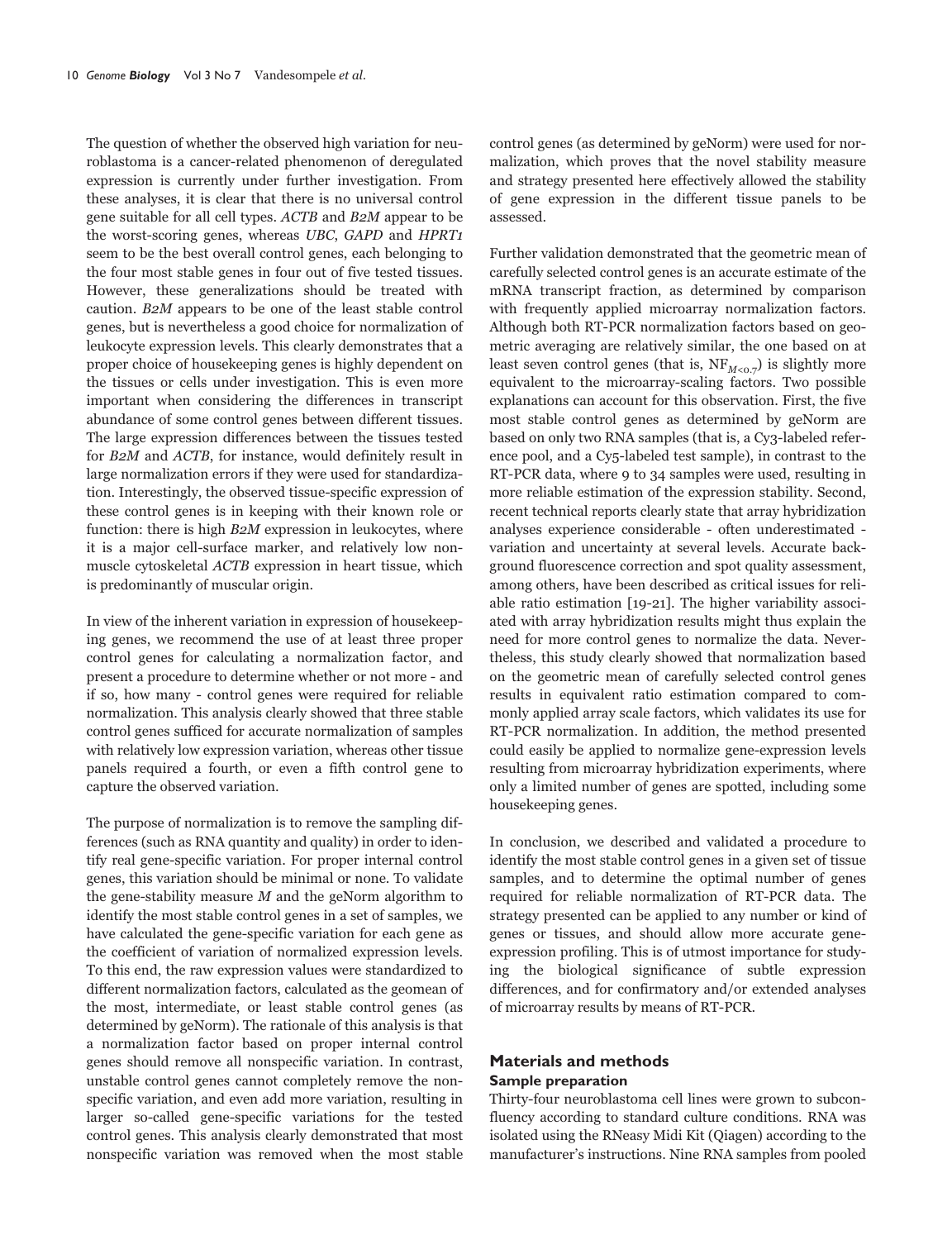normal human tissues (heart, brain, fetal brain, lung, trachea, kidney, mammary gland, small intestine and uterus) were obtained from Clontech. Blood and fibroblast biopsies were obtained from different normal healthy individuals. Thirteen leukocyte samples were isolated from 5 ml fresh blood using Qiagen's erythrocyte lysis buffer. Fibroblast cells from 20 upper-arm skin biopsies were cultured for a short time (3-4 passages) and harvested at subconfluency as described [22]. Bone marrow samples were obtained from nine patients with no hematological malignancy. Total RNA of leukocyte, fibroblast and bone marrow samples was extracted using Trizol (Invitrogen), according to the manufacturer's instructions.

## **Real-time RT-PCR**

DNase treatment, cDNA synthesis, primer design and SYBR Green I RT-PCR were carried out as described [23]. In brief, 2 µg of each total RNA sample was treated with the RQ1 RNase-free DNase according to the manufacturer's instructions (Promega). Treated RNA samples were desalted (to prevent carry over of magnesium) before cDNA synthesis using Microcon-100 spin columns (Millipore). First-strand cDNA was synthesized using random hexamers and SuperscriptII reverse transcriptase according to the manufacturer's instructions (Invitrogen), and subsequently diluted with nuclease-free water (Sigma) to 12.5 ng/µl cDNA. RT-PCR amplification mixtures  $(25 \text{ µ})$  contained  $25 \text{ ng template}$ cDNA, 2x SYBR Green I Master Mix buffer (12.5 µl) (Applied Biosystems) and 300 nM forward and reverse primer. Reactions were run on an ABI PRISM 5700 Sequence Detector (Applied Biosystems). The cycling conditions comprised 10 min polymerase activation at 95°C and 40 cycles at 95°C for 15 sec and 60°C for 60 sec. Each assay included (in duplicate): a standard curve of four serial dilution points of SK-N-SH or IMR-32 cDNA (ranging from 50 ng to 50 pg), a no-template control, and 25 ng of each test cDNA. All PCR efficiencies were above 95%. Sequence Detection Software (version 1.3) (Applied Biosystems) results were exported as tab-delimited text files and imported into Microsoft Excel for further analysis. The median coefficient of variation (based on calculated quantities) of duplicated samples was 6%.

## Single control normalization error E

For any given  $m$  tissue samples, real-time RT-PCR geneexpression levels  $a_{ii}$  of *n* internal control genes are measured. For every combination of two tissue samples  $p$  and  $q$ , and every combination of two internal control genes  $j$  and  $k$ , the single control normalization error  $E$  was calculated (Equation 1). This is the fold expression difference between samples  $p$ and  $q$  when normalized to housekeeping gene  $j$  or  $k$ .

$$
(\forall j, k \in [1, n], \forall p, q \in [1, m], j \neq k \text{ and } p \neq q):
$$
  

$$
R_{jkpq} = \frac{a_{qi}}{a_{qk}} \cdot \frac{a_{pk}}{a_{pj}} \quad \text{(if } R < 1 \text{, then } E = R^{-1} \text{, else } E = R)
$$
 (1)

#### Internal control gene-stability measure M

For every combination of two internal control genes  $j$  and  $k$ , an array  $A_{ik}$  of m elements is calculated which consist of  $\log_2$ -transformed expression ratios  $a_{ij}/a_{ik}$  (Equation 2). We define the pairwise variation  $V_{ik}$  for the control genes j and k as the standard deviation of the  $A_{ik}$  elements (Equation 3). The gene-stability measure  $M_i$  for control gene j is the arithmetic mean of all pairwise variations  $V_{ik}$  (Equation 4).

 $(\forall j, k \in [1, n] \text{ and } j \neq k)$ :

$$
A_{jk} = \left\{ \log_2 \left( \frac{a_{ij}}{a_{1k}} \right), \log_2 \left( \frac{a_{2j}}{a_{2k}} \right), \dots, \log_2 \left( \frac{a_{mj}}{a_{mk}} \right) \right\} = \left\{ \log_2 \left( \frac{a_{ij}}{a_{ik}} \right) \right\}_{i=1 \to m}
$$
\n(2)

$$
V_{jk} = st. dev (A_{jk})
$$
 (3)

$$
M_j = \frac{\sum_{k=1}^{n} V_{jk}}{n-1}
$$
 (4)

## Normalization of array data

Publicly available raw microarray data [14] were downloaded as tab-delimited files. Eight hybridization data sets were randomly selected and imported into Microsoft Excel software for further manipulation (MCF7, DU-145, 786-0, BC2, K562, A549, U251, and SK-OV-3). For each hybridization array, all spots with Cy3 or Cy5 fluorescence intensities below the average overall background level plus one standard deviation were discarded. Subsequently, a local background correction for each spot was applied. Two scale factors were calculated for each slide on the basis of median ratio normalization (median ratio set to 1) and total intensity normalization (equalized sum of fluorescence intensities for both channels). Nine house keeping genes were identified by BLAST similarity or keyword search against the database of cDNA clones present on the array (see IMAGE clones listed in Table 1).

# **Additional data files**

The raw expression values are available as a tab-delimited file with the online version of this paper.

#### **Acknowledgements**

We thank H. De Preter for writing the Visual Basic application for Microsoft Excel, G. Berx (Ghent, Belgium) for critically reading the manuscript, and M. Vidaud (Paris, France) and E. Mensink and A. van de Locht (Nijmegen, The Netherlands) for providing us with TBP and HMBS primer sequences respectively, L. Nuytinck for the fibroblast RNA samples, and G. De Vos and P. Degraeve (Ghent, Belgium) for culturing the cell lines. K.D.P. and B.P. are supported by a grant from the FWO. N.V.R is a post-<br>doctoral researcher from the FWO. This study was also supported by the Flemish Institute for the Promotion of Scientific Technological Research in Industry (IWT), FWO-grant G.0028.00, GOA-grant 12051397 and BOFgrants 011B4300 and 011F1200.